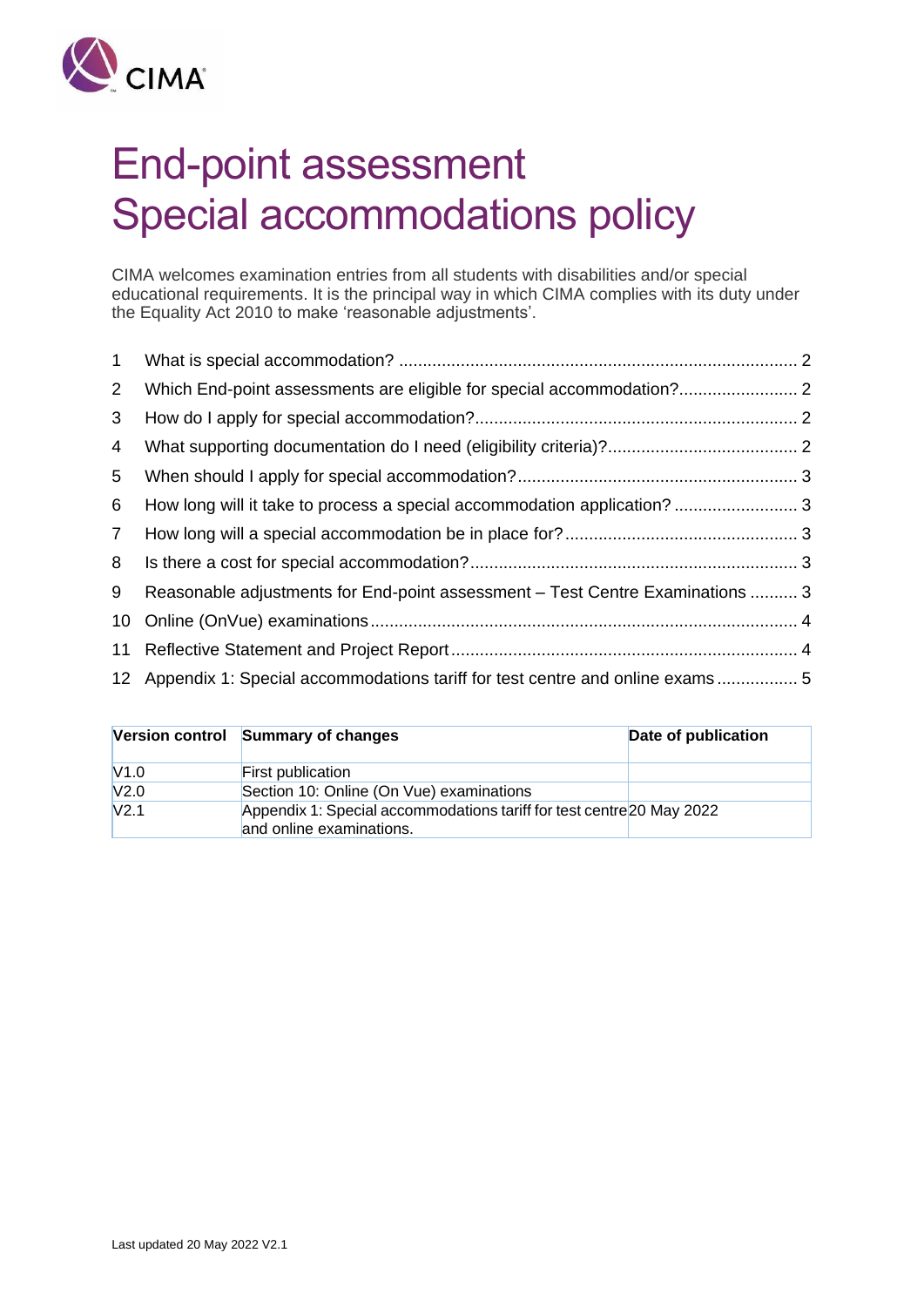

## <span id="page-1-0"></span>1 What is special accommodation?

Special accommodation is a pre-examination 'reasonable adjustment' for students, based on evidence of need and a student's normal way of learning. Special accommodation allows students with special educational needs, disabilities, or temporary injuries to access the assessment. Reasonable adjustments enable CIMA to support the needs of individual students without changing the demands or objectives of the assessment. For example, reasonable adjustments may include extra time, readers or scribes.

#### <span id="page-1-1"></span>2 Which End-point assessments are eligible for special accommodation?

The support available for End-point assessment varies. Please refer to the specific guidance for each type of assessment component set out in sections 9 to 11 below.

#### <span id="page-1-2"></span>3 How do I apply for special accommodation?

All applications must be submitted by a student, in writing, to CIMA's Exam Operations Team [exams.consideration@aicpa-cima.com.](mailto:exams.consideration@aicpa-cima.com) Please include a covering letter to explain what your special education need is and attach supporting medical documentation from a qualified healthcare professional.

### <span id="page-1-3"></span>4 What supporting documentation do I need (eligibility criteria)?

- 4.1 It is the sole responsibility of the student to provide supporting medical information. The medical information must be provided on qualified healthcare professional's letterhead, typed, date stamped and signed by the healthcare professional.
- *4.2 A healthcare professional is a person associated with either a specialty or a discipline and who is qualified and allowed by regulatory bodies to provide a healthcare service to a patient. The field includes those who work as a physician, surgeon, physician assistant, medical assistant, nurse, physiotherapist, dentist, midwife, psychologist, psychiatrist, or pharmacist or perform services in allied health professions. A health professional may also be a public health or community health practitioner.*
- 4.3 All special accommodation applications must include written medical documentation approved by a qualified healthcare professional with the following details:
	- a) A specific diagnosis and date of your diagnosis
	- b) Specific and current findings that support your diagnosis (relevant medical history, tests administered, date of the most current evaluation, within the last three (3) years
	- c) Specific recommendations for your testing accommodation(s), including a detailed explanation of why the accommodation is needed. If the accommodation includes extra time, the healthcare professional should indicate the amount of time requested.
	- d) Evidence that similar accommodations have been made for the students in other educational or testing situations or in employment settings, or an explanation of why no such accommodation was made in the past but is now required.
- 4.4 **Important note:** CIMA may request additional information to support your application. Accommodations which fundamentally alter the nature, security or validity of the assessment will not be granted.
- 4.5 Students who have pre-approved reasonable adjustments will **NOT** be automatically eligible for special consideration after taking an exam. Students experiencing additional difficulties, in addition to their previously-approved special accommodation arrangements, are required to submit a separate special consideration application. Please refer to End-point assessment special consideration policy for further guidance.
- 4.6 All special accommodation applications will be treated as confidential by CIMA. Only the personnel responsible for processing the application will have access to your medical information.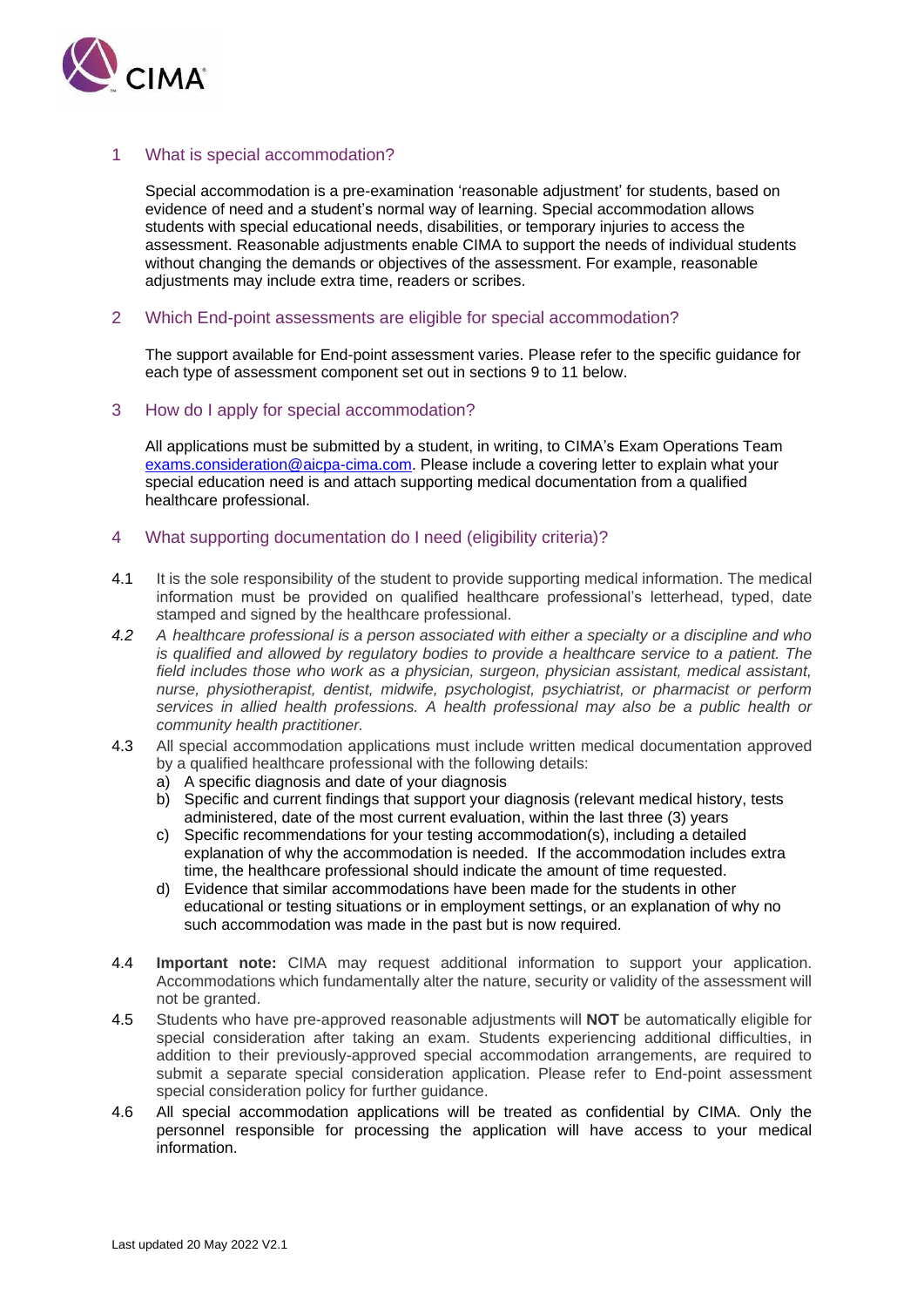

## <span id="page-2-0"></span>5 When should I apply for special accommodation?

Special accommodation applications must be requested by the student and approved by CIMA prior to scheduling an examination. Students can apply for reasonable adjustments at any time and are advised to do so as soon as possible after diagnosis and in advance of booking their first exam.

#### <span id="page-2-1"></span>6 How long will it take to process a special accommodation application?

Applications will be processed within 7 working days of receipt of supporting documentation. When scheduling an exam, students should allow sufficient time between the time of the booking and the exam appointment to enable the test centre to prepare the reasonable adjustments for the delivery of the exam.

### <span id="page-2-2"></span>7 How long will a special accommodation be in place for?

- 7.1 Typically, an approved special accommodation will remain in force for the duration of a student's studies with CIMA. This means students only need to apply for a permanent special accommodation once, unless a healthcare professional advises that a student's needs have changed and a new accommodation should be put in place. If needs change, students are advised to send CIMA updated medical documentation. (See section 4 above).
- 7.2 **Exceptions:** In the case of a temporary illness, a reasonable adjustment will remain in force for a pre-defined period.

#### <span id="page-2-3"></span>8 Is there a cost for special accommodation?

Apprentices will not be charged for the cost of reasonable adjustments.

#### <span id="page-2-4"></span>9 Reasonable adjustments for End-point assessment – Test Centre Examinations

- 9.1 The following guidance is applicable to the Level 4 Role Simulation Exam and the Level 7 Synoptic Case Study Exam. CIMA works in partnership with Pearson VUE to provide special accommodations (reasonable adjustments) for apprentices who meet the special accommodations eligibility criteria. Examples of accommodations that can be applied with appropriate documentation are featured in appendix 1.
- 9.2 Students may bring pre-approved comfort aids, such as medicines to examinations. A full list of permitted items can be found at [www.pearsonvue.com/accommodations](http://www.pearsonvue.com/accommodations).
- 9.3 Students are advised to email [exams.consideration@aicpa-cima.com](mailto:exams.consideration@aicpa-cima.com) and confirm the following details:
	- a) Full name
	- b) Exam name, exam date and time
	- c) Details of the specific comfort aids/medication required during the examination
- 9.4 Please note, unless these comfort aids are approved by CIMA and Pearson VUE before your examination, CIMA cannot guarantee that the comfort aids/medication will be granted into the test centre on the day of your examination.
- 9.5 Students with approved reasonable adjustments are required to book their exams by phone with CIMA to ensure that your chosen exam centre will be prepared for your exam appointment on the day of the exam. Further details on who to contact will be provided once your special accommodation application has been successfully approved.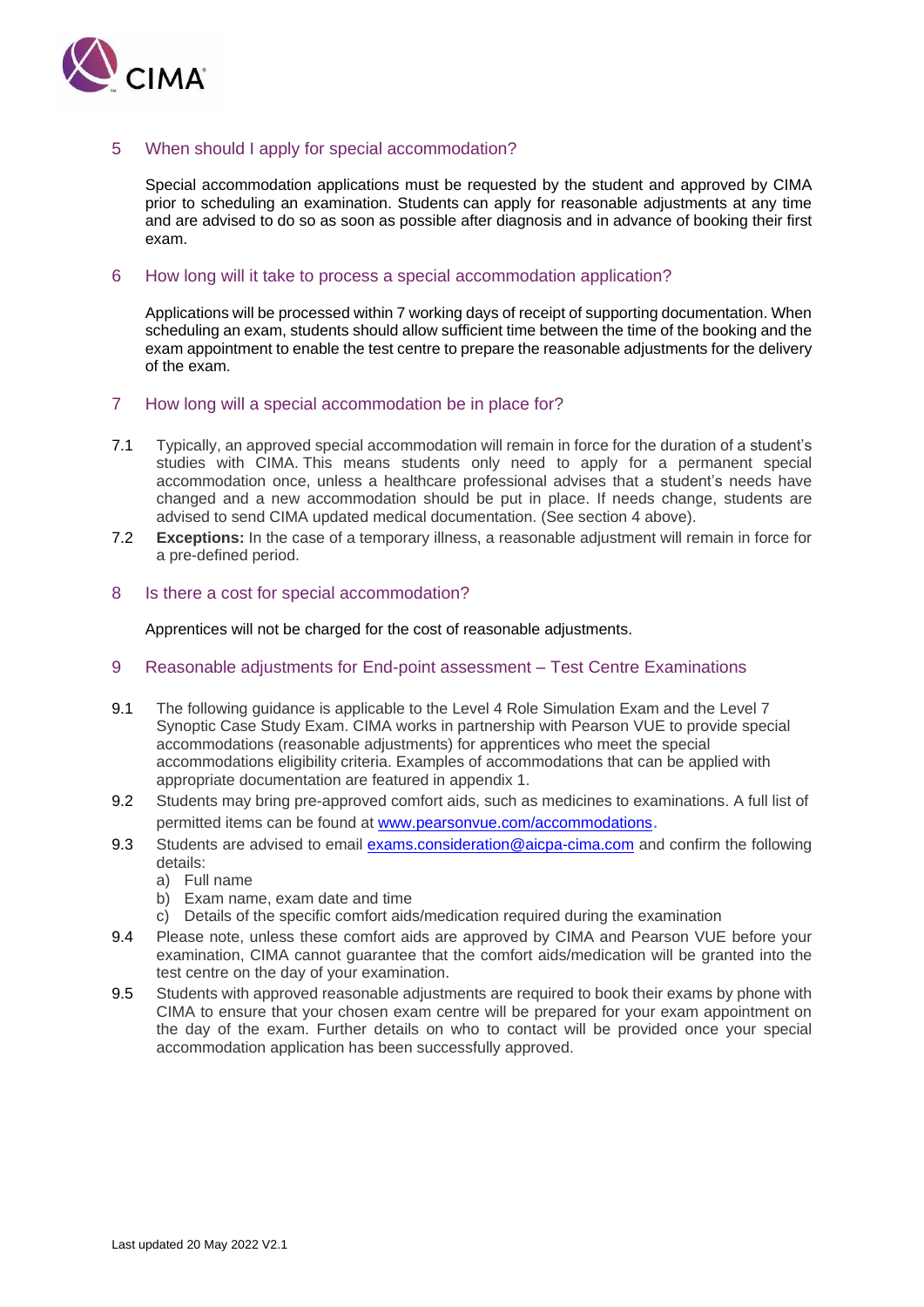

### <span id="page-3-0"></span>10 Online (OnVue) examinations

- 10.1 Examples of accommodations that can be applied to online exams with appropriate documentation are featured in appendix 1**.**
- 10.2 Additional guidance about the Online (OnVue) examination regulations details can be found at <https://home.pearsonvue.com/cima/onvue>
- 10.3 Can I eat or drink during my examination? Water in a clear glass is permitted during your examination. Eating, smoking or chewing gum are prohibited.
- 10.4 Breaks will not be permitted during your exam, for any reason. If you leave your computer or camera view during your examination, the Proctor (Test Invigilator) will end your session, and you will be unable to complete your examination.
- 10.5 CIMA understands that some students require reasonable adjustments (such as a toilet break, medication) during their online exam. If your examination does not have a scheduled break and/or you require a medical related comfort aid, please contact CIMA immediately at the time of scheduling your exam to discuss and explore alternative options.

### <span id="page-3-1"></span>11 Reflective Statement and Project Report

- 11.1 Special accommodation may also extend to the Level 4 Reflective statement/Portfolio and Level 7 Project Report. These arrangements should be discussed and agreed between the tuition provider, employer and apprentice. Any special arrangements or support provided to the apprentice for submission of these assessments must be declared and approved by CIMA preassessment.
- 11.2 Apprentices wishing to take their Reflective Statement in an alternative format, for example, a face-to-face interview or professional discussion in the workplace with an Independent Assessor, should make a request in writing to [exams.consideration@aicpa-cima.com](mailto:exams.consideration@aicpa-cima.com) with the following details:
	- a) full name and contact details email, phone number
	- b) details about your preferred method of assessment
	- c) your availability to take the assessment
- 11.3 A member of our End-point assessment team will contact you to discuss your needs in more detail. CIMA will send formal confirmation of the alternative arrangements in writing.